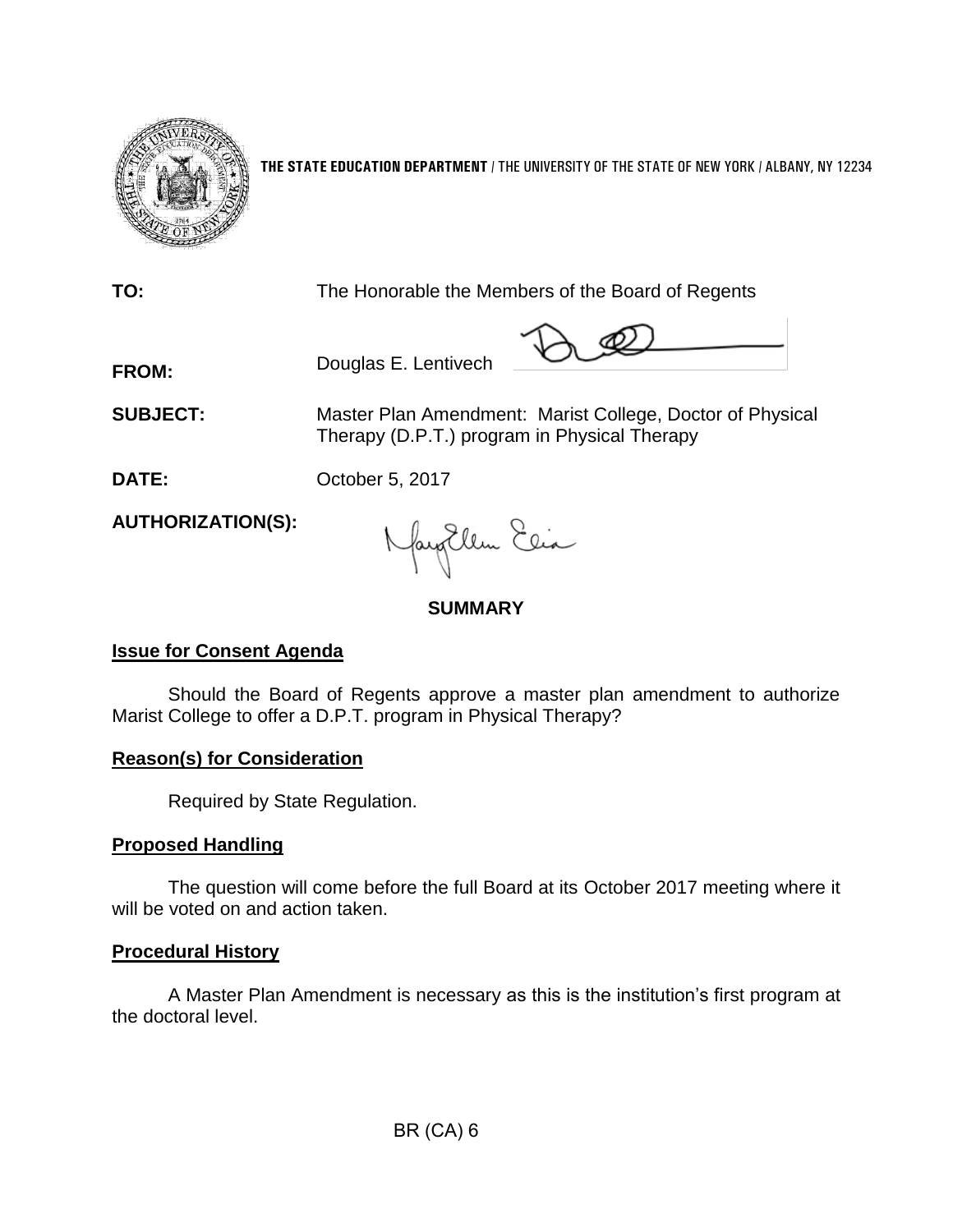#### **Background Information**

Marist College is seeking approval of an amendment to its master plan to offer a D.P.T. program in Physical Therapy. The purpose of the proposed program is to provide an intellectual, ethical, and skills-oriented education. It will provide students with the skills to become autonomous movement specialists who integrate critical thinking with ethical and professional judgment in all aspects of practice, teaching, research, advocacy, collaboration, and consultation. The proposed 115-credit D.P.T. program will span 9 semesters and includes 1,440 hours of clinical internship. The curriculum is designed to meet New York State licensure requirements and to align with Commission on Accreditation in Physical Therapy Education (CAPTE) standards. It is based on a framework that involves the balanced, sequential progression and integration of foundational and clinical sciences, critical inquiry, professional practice, and clinical education experiences.

Admission to the D.P.T. program requires a minimum bachelor's degree or higher from an accredited institution with a cumulative grade point average of 3.0 and a minimum science grade point average of 3.0. Candidates must complete the following pre-requisite courses with a grade of C+ or above: 8 credits of Anatomy and Physiology I and II, General Chemistry I and II, General Biology I and II, College Physics I and II, 3 credits of statistics and 6 credits of Psychology. GRE scores, two letters of recommendation, an essay and pre-admission clinical experience of at least eighty hours at a minimum of 2 different settings are also required. Applicants submit a completed application and who meet requirements will be called for an on-site interview based on GPA.

The facilities to support the program are within the Allied Health Building, a new \$33 million project. It contains standardized patient suites, classrooms, a skills laboratory, and a simulation lab. A full gross anatomy laboratory has eleven dissection stations. The space contains faculty and support offices, a student lounge, and conference rooms. The program has a budget of \$335,000 for acquisition of equipment. The library currently has over 28,000 books and access to more than 4,000 journal titles in Health and Biological Sciences. It has also obtained access to CINAHL Complete with Full Text and Cochrane Library and will add online reference materials, such as PDR and the Merck Index and Manuals.

The program has hired five full-time faculty and shares a full-time anatomist with the Physician Assistant program. An additional full-time faculty member is scheduled to begin in September 2017. Three more full-time faculty will be hired by 2020. In addition, the program will have three adjunct faculty members. All faculty members will hold earned doctorates and represent a blend of individuals with doctoral preparation and clinical specialization.

After review of the proposal, the Department determined that the program meets all standards for registration. In addition, as part of the review process, a peer review team conducted a site visit to Marist College. Following the peer review site visit, a